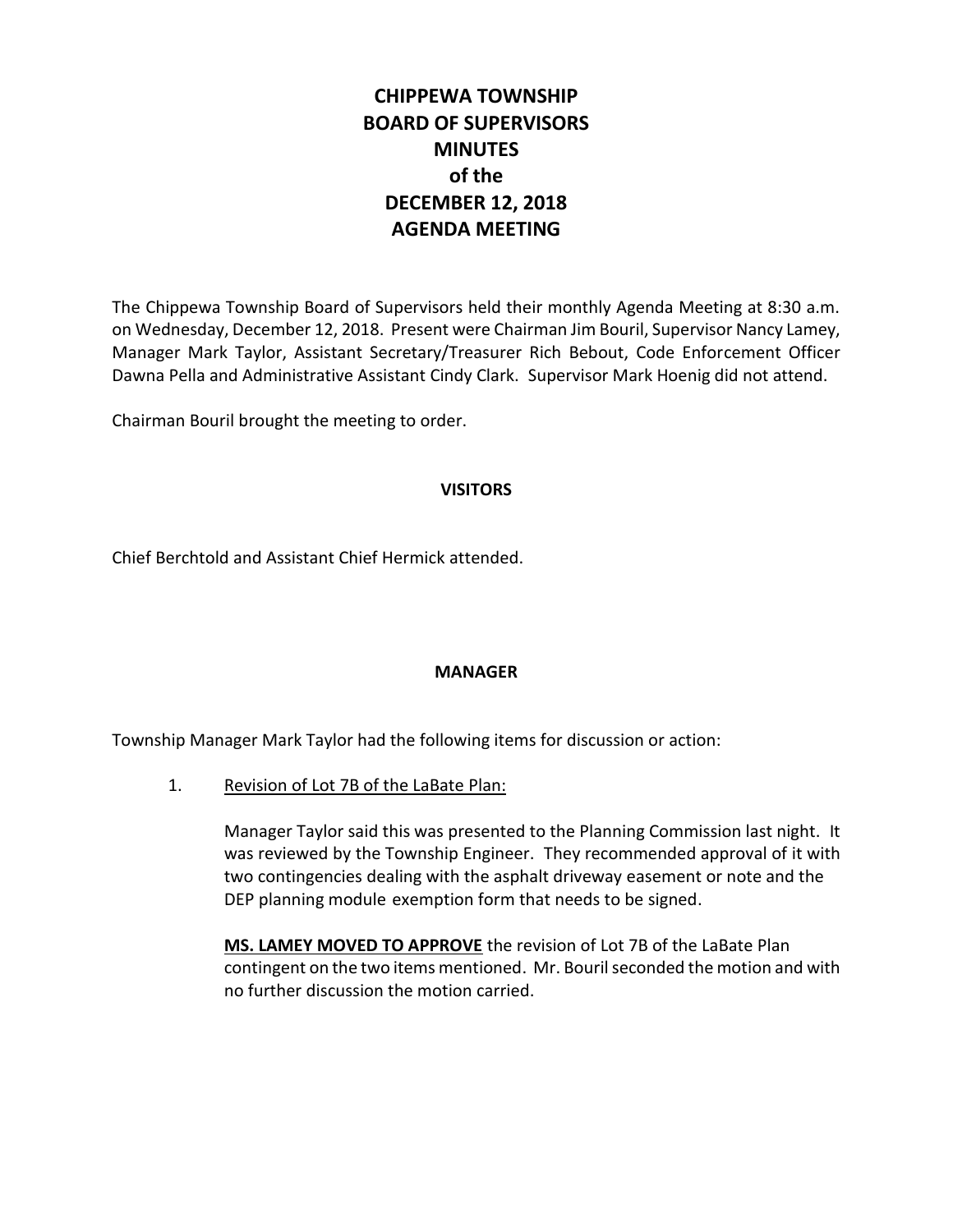### 2. Selection Process for Future Full-time Police Officers:

Manager Taylor said that he has had discussions with our Chief and Assistant Chief regarding the process to hire full-time police officers. He had asked Assistant Chief Hermick to put a plan together. He added that we may need to hire a fulltime officer in February due to a retirement. Prior to the meeting, the Supervisors had received a letter dated December 10<sup>th</sup>, that had been prepared by Assistant Chief Hermick regarding the hiring process. Manager Taylor asked Assistant Chief Hermick to speak about this and he gave a brief explanation of the steps that were outlined in his letter, saying with this plan an outside body will be making some decisions to help avoid problems in the future. Manager Taylor said that no action is needed at this time. He said that the Supervisors can ask him or Assistant Chief Hermick questions about this plan during the next week if they wish.

### 3. Overtime Grants for Traffic Enforcement:

Assistant Chief Hermick said that money is available for traffic law enforcement in the form of grants. This is overtime money for traffic enforcement in Chippewa Township. He is not sure of the amount available. He said that an allotment should be available in February/March and then in June/July.

## 4. Board Appointments - Ron Olson/Zoning Hearing Board and Dave Smilek/Sanitary Authority Board:

**MS. LAMEY MOVED TO REAPPOINT** Ron Olson to the Zoning Hearing Board and to reappoint Dave Smilek to the Sanitary Authority Board. Mr. Bouril seconded the motion and with no further discussion, the motion carried. Chairman Bouril added that both are good, hardworking people. Manager Taylor added that they both do a very good job.

### 5. TLA - Talk, Listen Act:

Manager Taylor said he will be meeting with the staff so there will be better communication with the Chippewa employees. He prepared a T. L. A. memo for employees and gave the Supervisors copies to look over. He wants to know how the employees feel about the operation of the Township and would like to hear their ideas and thoughts. He hopes that this will enable the employees to perform their jobs better.